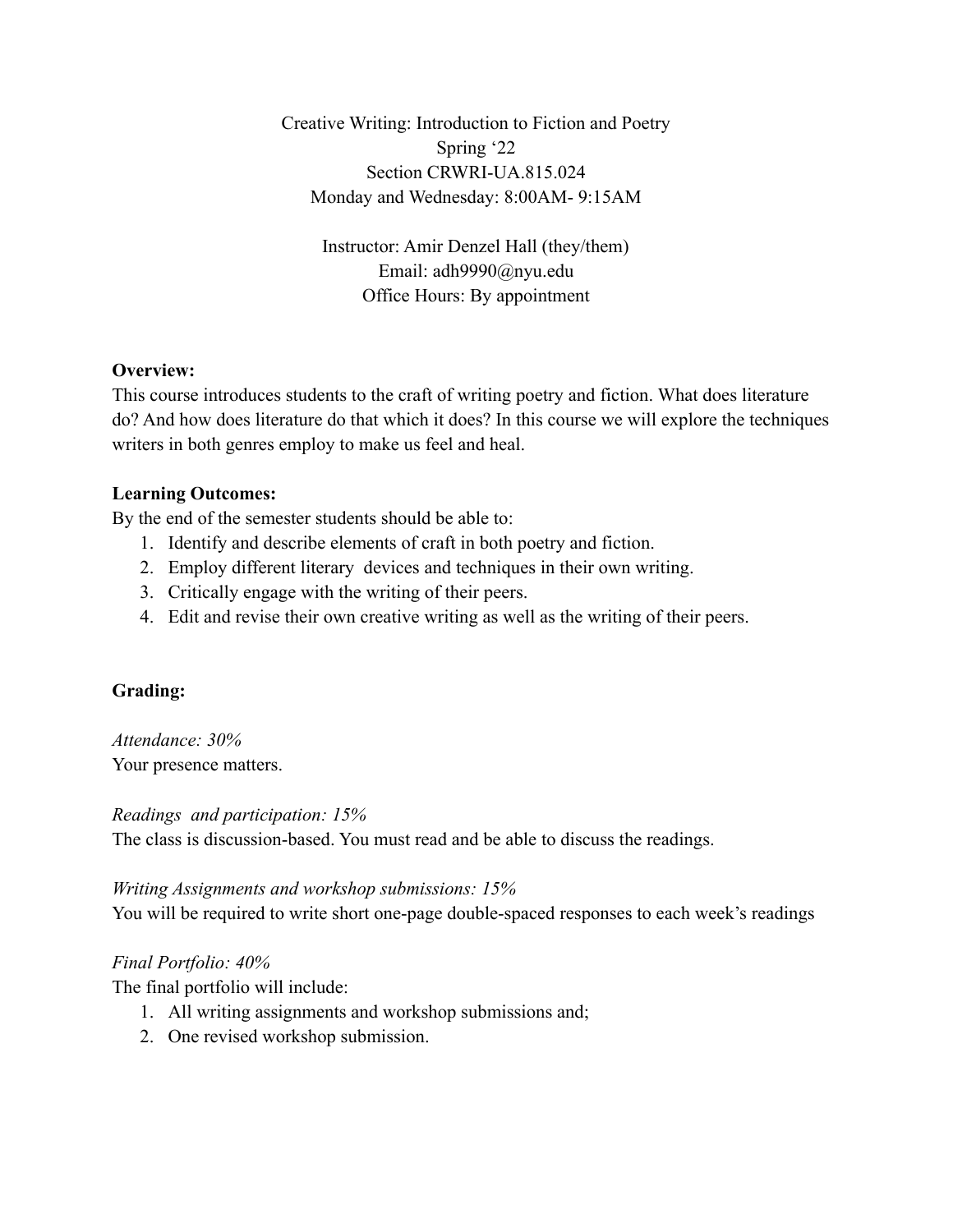Upon completion of the course, you will evaluate yourselves using the above metrics. The evaluation will be taken into consideration when determining your grade.

## **Electronics in the Classroom**:

Please refrain from using electronic devices during class. You may use a laptop or tablet to take notes.

# **Academic Integrity**

All instances of plagiarism will be reported to the department without exception.

# **Disability Disclosure Statement:**

Academic accommodations are available to any student with a chronic, psychological, visual, mobility, learning disability, or who is deaf or hard of hearing. Students should please register with the Moses Center for Students with Disabilities at

212-998-4980. NYU's Henry and Lucy Moses Center for Students with Disabilities 726 Broadway, 2nd Floor New York, NY 10003-6675 Telephone: 212-998-4980 Voice/TTY Fax: 212-995-4114 Website: <http://www.nyu.edu/csd>

## **Student Wellness Policy:**

Unless we see explicit evidence in workshop that the speaker of a work is the writer themselves, we assume the speaker is fictional. However, certain content relating to murder, depression, suicide, sexual assault, or severe mental distress, such as seems to be a possible cry for help, will likely prompt the instructor's attention. Please send an email putting this work in context before submitting work, especially for workshop, that may be interpreted as such. If you do feel you need someone to talk to at any point in the semester, please feel safe to reach out to me and I can guide you to the NYU Wellness Center.

Counseling Services: 726 Broadway New York, NY 10003 (212) 998-4780 Wellness Center: 24-Hour Hotline: (212) 443-9999 Email: wellness.exchange@nyu.edu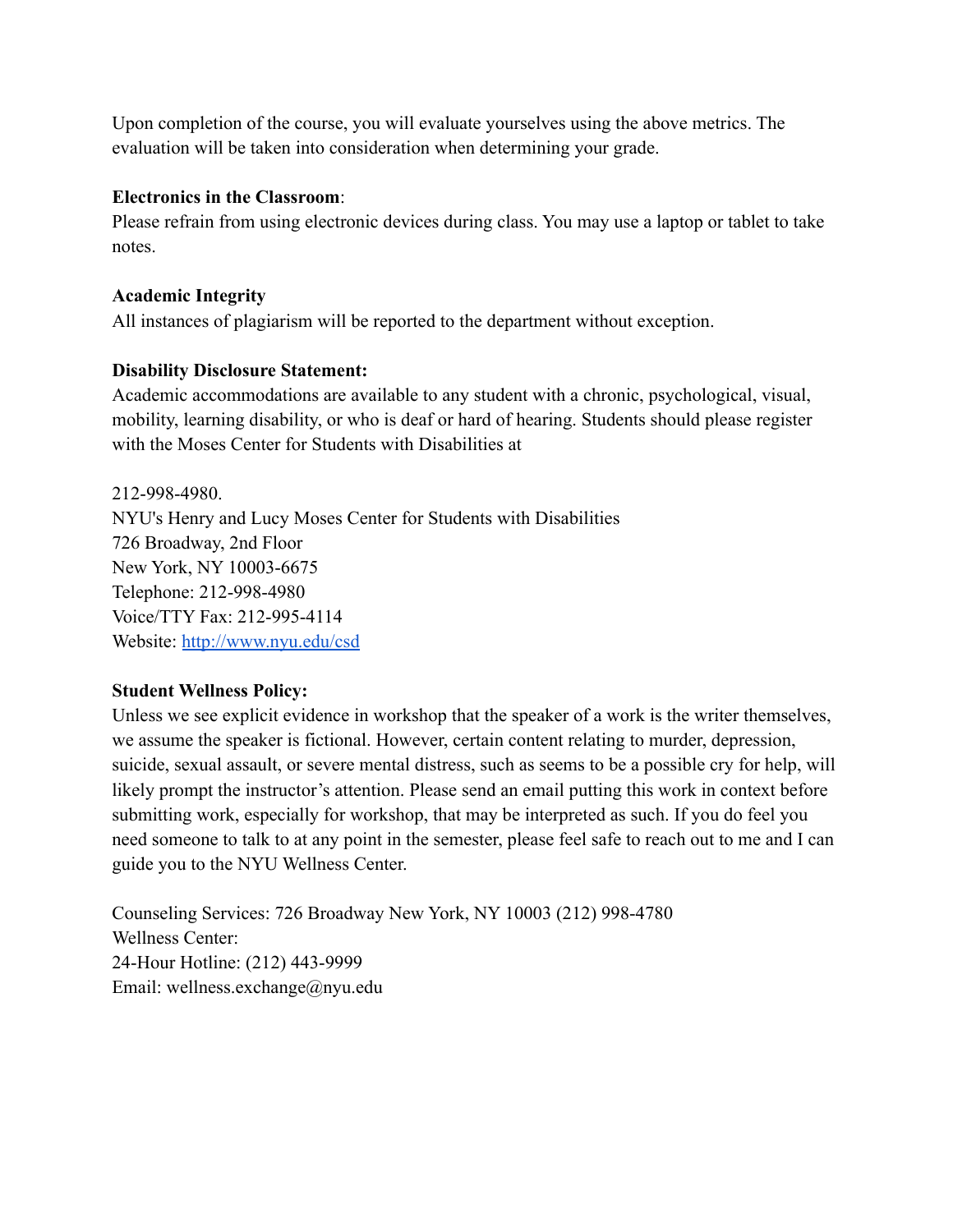### **CLASS SCHEDULE**

#### **WEEK 1**

**M 01/24**

Introductions Syllabus Review Divide into workshop groups Bring a poem to class day!

#### **W 01/26 – Poetic Mechanics & Mock Workshop**

### **WEEK 2**

**M 01/31** – *The "I" in Poetry* Discussion of form Yusef Komunyakaa, ["Anodyne"](https://poetrysociety.org/features/ars-poetica/yusef-komunyakaa) Ocean Vuong, ["Not Even This"](https://www.poetryfoundation.org/poetrymagazine/poems/152940/not-even-this) Thomas James, ["Letters to a Stranger"](https://www.poetryfoundation.org/poems/51712/letters-to-a-stranger) Sharon Olds, ["Take the I Out"](https://poets.org/poem/take-i-out) Lucille Clifton, ["won't you celebrate with me"](https://www.poetryfoundation.org/poems/50974/wont-you-celebrate-with-me) Song, ["All shades of blue"](https://www.youtube.com/watch?v=WhJXlb10UtE) by Gregory Alan Isokov

### **W 02/02 – Poetry Workshop Group A**

#### **WEEK 3**

**M 02/07** – *Poetry of the Body and Spirit* Joy Harjo, ["Grace"](https://www.poetryfoundation.org/poems/51641/grace-56d22f847bb9e) Excerpts from Alexis Pauline Gumbs, *M Archive and Dub* Joy Harjo, ["A Map to the Next World"](https://www.poetryfoundation.org/poems/49621/a-map-to-the-next-world) CAConrad, ["Glitter in My Wounds"](https://www.poetryfoundation.org/poetrymagazine/poems/148106/glitter-in-my-wounds) Anne Carson, ["Book of Isaiah"](https://www.poetryfoundation.org/poems/48635/book-of-isaiah-part-i) Li-Young Lee, ["Have You Prayed"](https://www.poetryfoundation.org/poems/52208/have-you-prayed) Song, ["Tell him"](https://www.youtube.com/watch?v=fse2hyTvMy0) by Lauryn Hill (song lyrics) Corinthians 13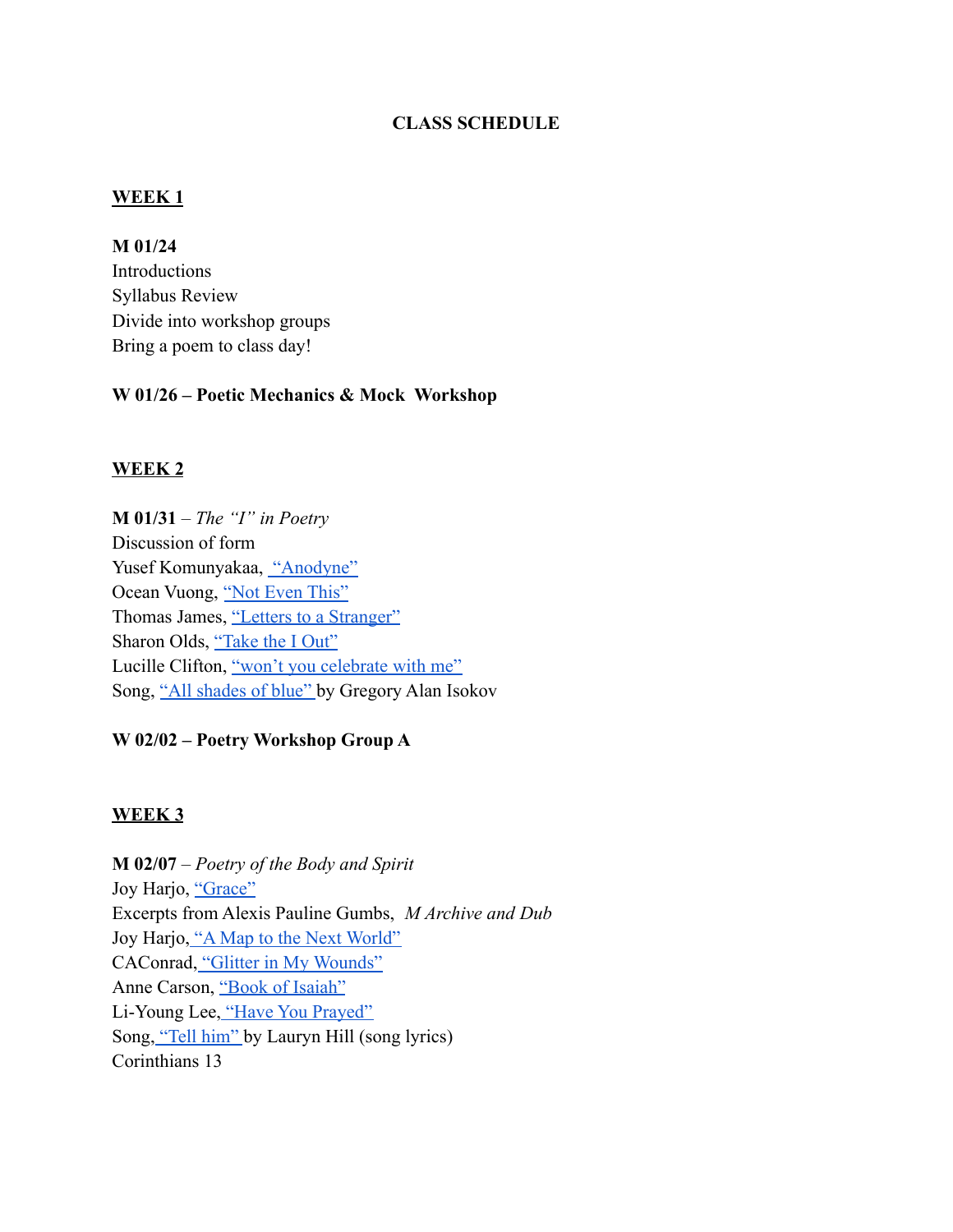### **W 02/09 – Poetry Workshop Group B**

### **WEEK 4**

**M 02/14** – *Poetry, Politics and Performance* Eileen Myles, "[An American Poem"](https://www.poetryfoundation.org/poems/53965/an-american-poem) Alex Dimitrov, ["1969"](https://www.poetryfoundation.org/poetrymagazine/poems/147624/1969) Excerpts from *Magical Negro* by Morgan Parker Adrienne Rich, ["Someone is Writing a Poem"](https://www.poetryfoundation.org/articles/69530/someone-is-writing-a-poem) (essay)

**W 02/16 – Poetry Workshop C**

### **WEEK 5**

**M 02/21** – **President's Day No classes W 02/23 – Poetry Workshop D**

#### **WEEK 6**

**M 02/28** – *The "I" in Fiction* Discussion of characterization and plot Colson Whitehead, *Underground Railroad* (first half) Tobias Woff, *Bullet in the Brain*

**W 03/02 – Fiction Workshop A**

#### **WEEK 7** – **NO CLASS SPRING BREAK 03/14 – 03/20**

#### **WEEK 8**

**M 03/21** – *The "I" in Fiction Cont'd* Discussion of plot and place Colson Whitehead, *Underground Railroad* (second half) Alice Munro, *The Bear Came Over the Mountain*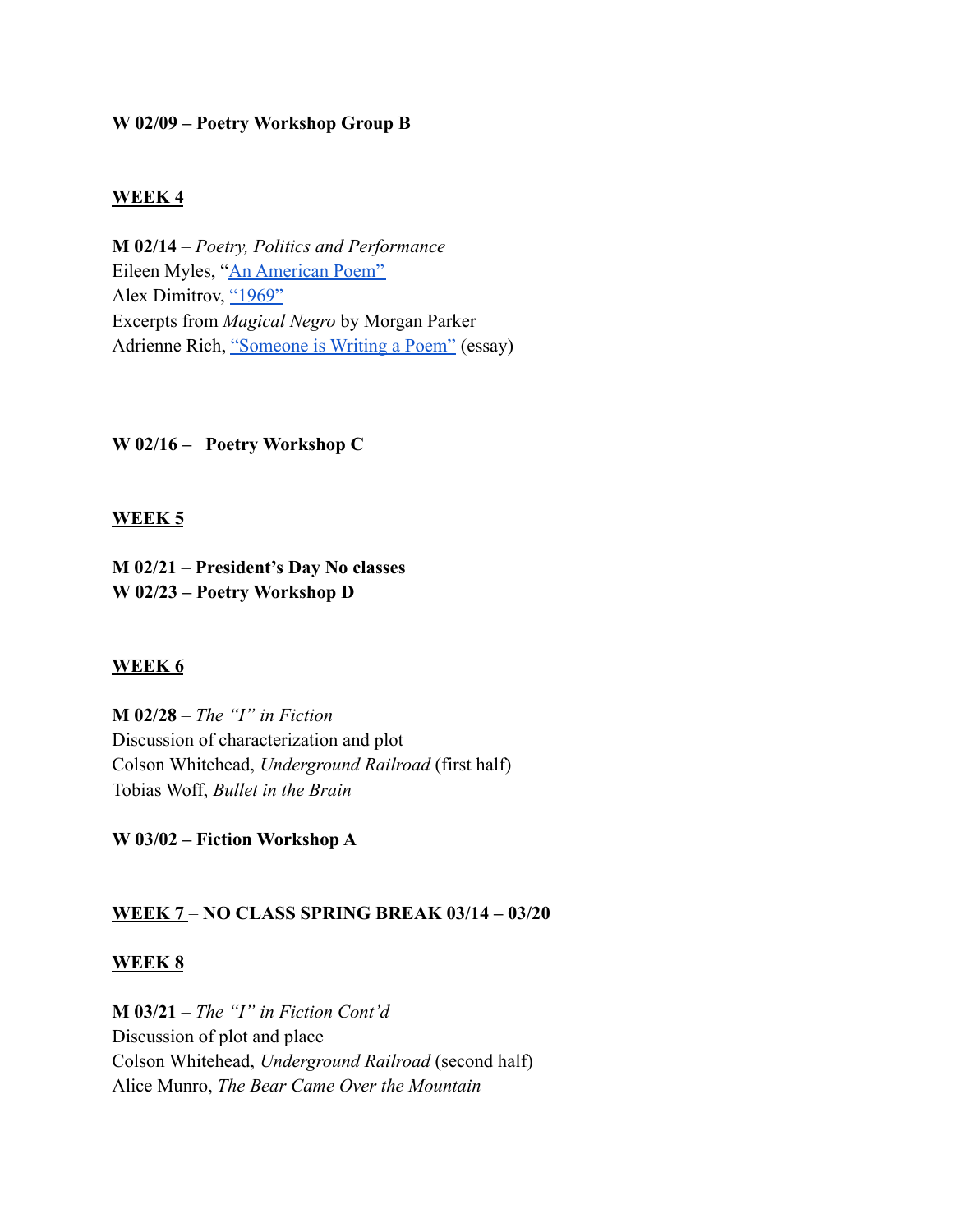### **W 03/23 – Fiction Workshop B**

#### **WEEK 9**

**M 03/28** – *Fictions of Body and Spirit* Discussion of setting, time and pacing Marilynne Robinson, *Gilead* (first half) Anton Chekhov, *Rothchild's fiddle*

**03/30 – Fiction Workshop C**

### **WEEK 10**

**M 04/04** – *Fictions of Body and Spirit Cont'd* Discussion of voice and the Spiritual Marilynne Robinson, *Gilead* (second half) Elizabeth Gilbert, [Your Elusive Creative Genius](https://www.ted.com/talks/elizabeth_gilbert_your_elusive_creative_genius) (TED Talk)

**W 04/06 – Fiction Workshop D**

#### **WEEK 11**

**M 04/11** – *The "I" in Hybrid; Essay and Creative Non-Fiction* Ocean Vuong, ["Letter to My Mother that she will never](https://www.newyorker.com/culture/personal-history/a-letter-to-my-mother-that-she-will-never-read) read" Binyavanga Wainaina, ["I am a homosexual, mum."](https://africasacountry.com/2014/01/i-am-a-homosexual-mum)

**W 04/13 – Hybrid Workshop A**

#### **WEEK 12**

**M 04/18** – *The "I" in Hybrid: Hybrid Language* JinJin Xu, ["In America, You Are Asked, Why Are Leaves](https://bwr.ua.edu/in-america-you-are-asked-why-are-leaves-green-jinjin-xu/) Green" JinJin Xu, ["To Red Dust"](https://www.thecommononline.org/october-poetry-feature-jinjin-xu/) Selections from Dionne Brand's, *Land to Light On*